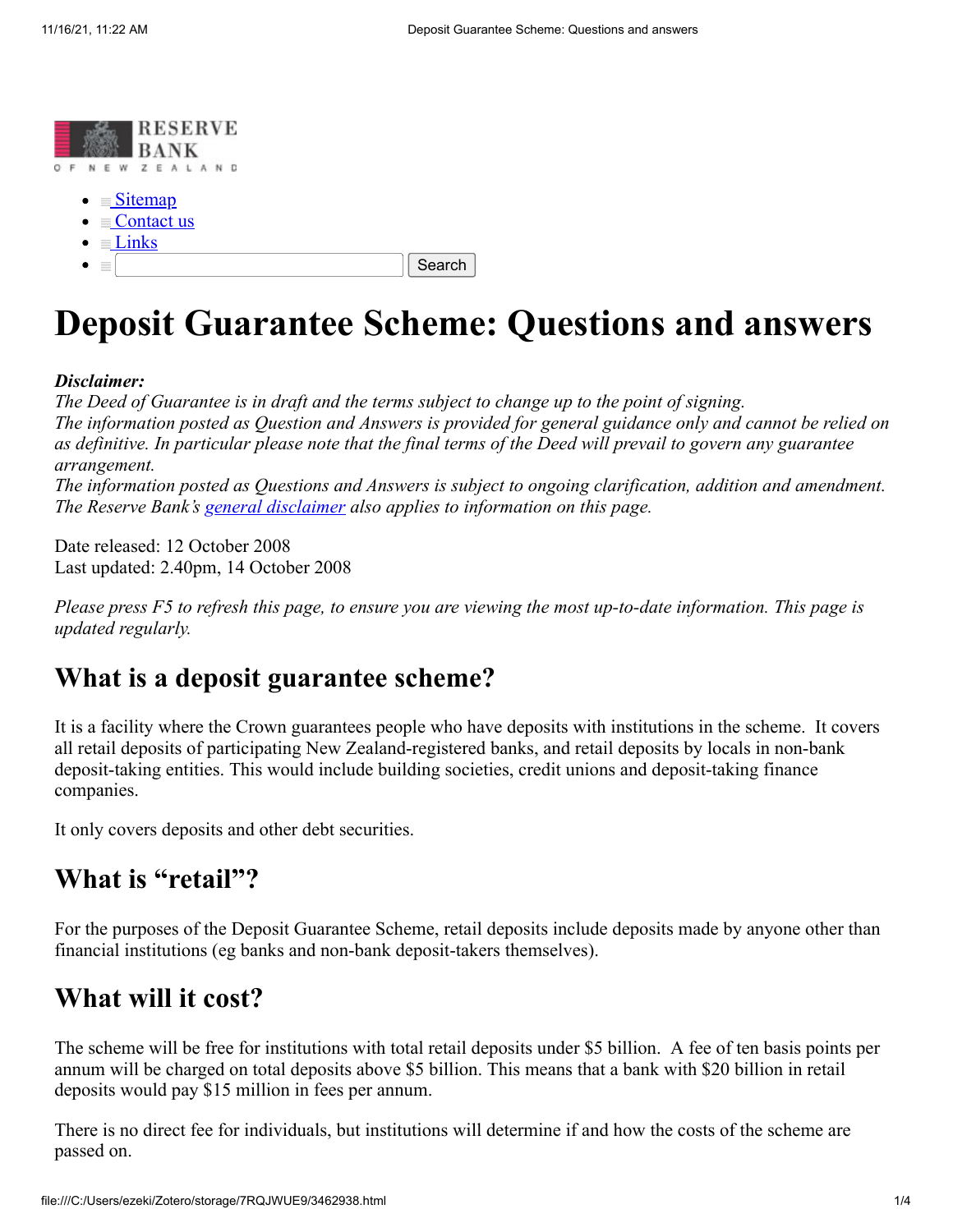# **How much is guaranteed?**

There is no limit to the amount that can be guaranteed for those who are eligible.

### **How long will the guarantee be for?**

Once an institution's application is accepted the deposit guarantee will be effective from 12 October 2008 and will last until 12 October 2010.

#### **What is the cost to the Crown?**

This obviously depends on the degree (if any) to which it is drawn on (like any insurance scheme). Any guarantees will be recorded as unquantified, contingent liabilities of the Crown.

### **Why was the facility announced on 12 October 2008? What precipitated it?**

The government has moved this day to ensure ongoing depositor confidence in New Zealand given the international financial market turbulence. The New Zealand banking system remains sound. This move is to give further assurance to New Zealanders that their deposits are safe. It follows other measures that have been undertaken by the Reserve Bank in recent weeks to ensure the liquidity of the banking system.

## **Why has this been done without legislation?**

Parliament is not sitting, and therefore legislation can't be introduced. However, the Minister has powers under the Public Finance Act to act in this way.

### **Does this apply to non-banks / finance companies?**

Yes. All operating non-bank deposit takers (i.e. those that are not in breach of their trust deed) are eligible to apply for the deposit guarantee scheme. Customers should check with their institution to confirm whether they are going to seek cover.

It does not apply retrospectively to provide cover to those institutions currently in receivership operating under a moratorium arrangement, or those who have suspended repayments to investors.

# **What about non-residents?**

For branches of overseas banks and for non-bank deposit takers, deposits will only be guaranteed for people who are New Zealand tax residents or New Zealand citizens.

### **Is this scheme comparable with the facility announced in Australia recently? What about other jurisdictions?**

From what we've seen, the schemes are different – but both are aimed at encouraging confidence.

# **Is my institution guaranteed?**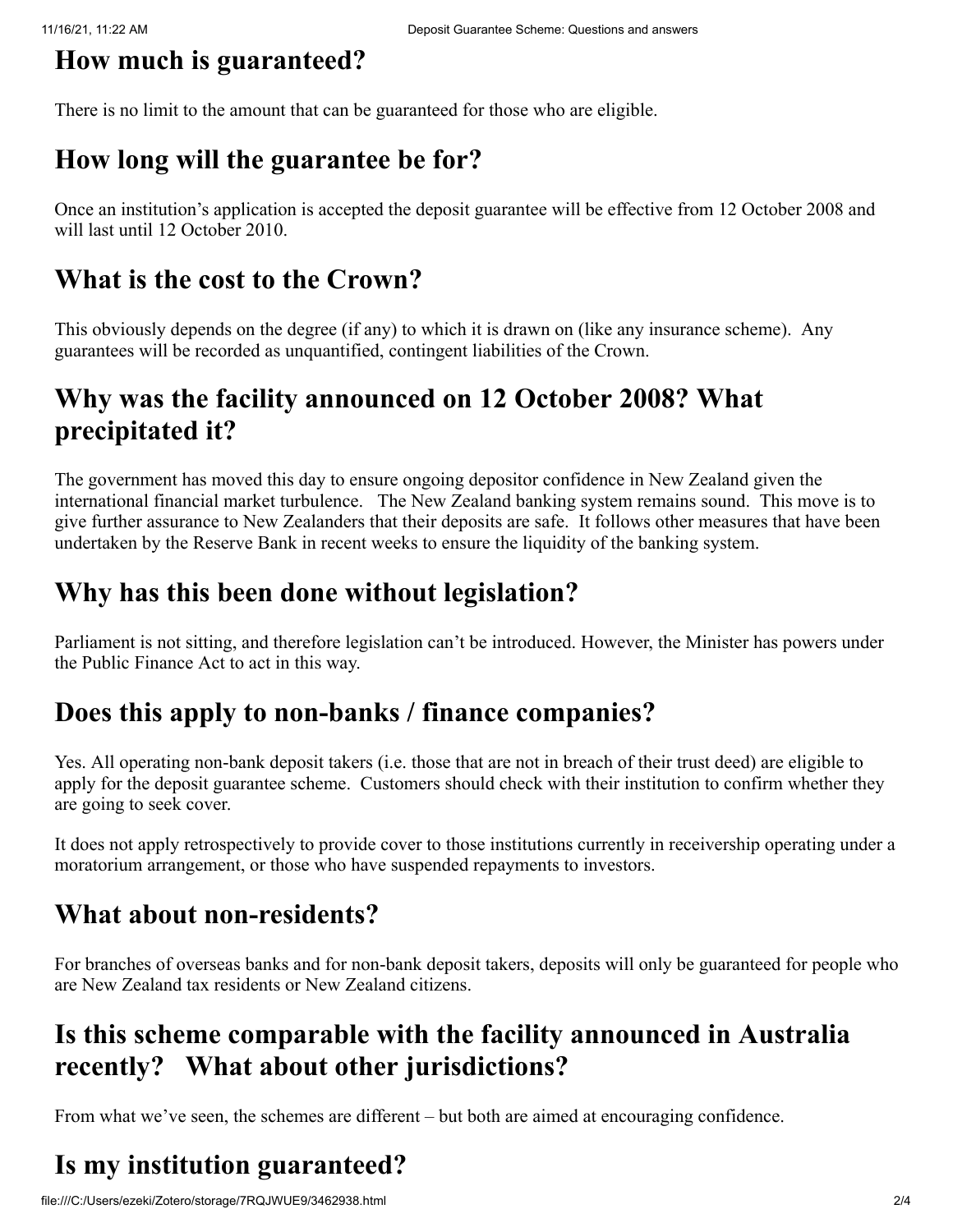We expect all institutions that meet the criteria will apply to be guaranteed.

Those institutions that are eligible are:

a. all banks.

b. other deposit takers who have not breached their trust deed.

We expect all eligible institutions will apply and will let its depositors know as soon as they are approved.

We will post a list of approved/guaranteed institutions on our website – updated daily.

There is a process to go through – speak to your institution in a few days.

#### **Are cash PIEs guaranteed?**

Collective investment schemes (such as PIEs, unit trusts and superannuation schemes) will be able to claim on the guarantee provided:

- a. they invest exclusively in New Zealand government securities or debt securities issued by institutions covered by the Crown guarantee; and
- b. they do not increase their investments in guaranteed institutions that are not registered banks beyond the level that existed as at 12 October 2008.

#### **Who will be covered by the guarantee?**

Applications are initially invited from businesses that meet all the following criteria:

- Issue debt securities to the public
- Are in the business of borrowing and lending, or providing financial services, or both
- Carry out a substantial portion of their business in New Zealand.
- Do not primarily provide financial services or lend to related parties and group members.

Applicants are advised to provide sufficient details of their business activities to enable an assessment of whether they qualify for the guarantee.

#### **What deposits are covered by the guarantee?**

The guarantee would protect those who hold debt securities issued by businesses covered by the guarantee.

Debt security means any interest in or right to be paid money that is deposited with or lent to another person.

It includes deposits, term deposits, current accounts, bonds, bank bills and debentures.

It does not include interests in superannuation schemes, unit trusts, shares or similar instruments were the income from the investment is shared, except for cash PIEs.

Subordinated debt issued by banks or finance companies will not be covered by the guarantee (different rules may apply for building societies and credit unions). Subordinated debt refers to deposits or loans that are repayable after all other creditors of the bank or finance company have been repaid. It ranks behind other creditors in terms of distributions on insolvency (but ranks before distributions to shareholders).

# **Are deposits denominated in foreign currency covered?**